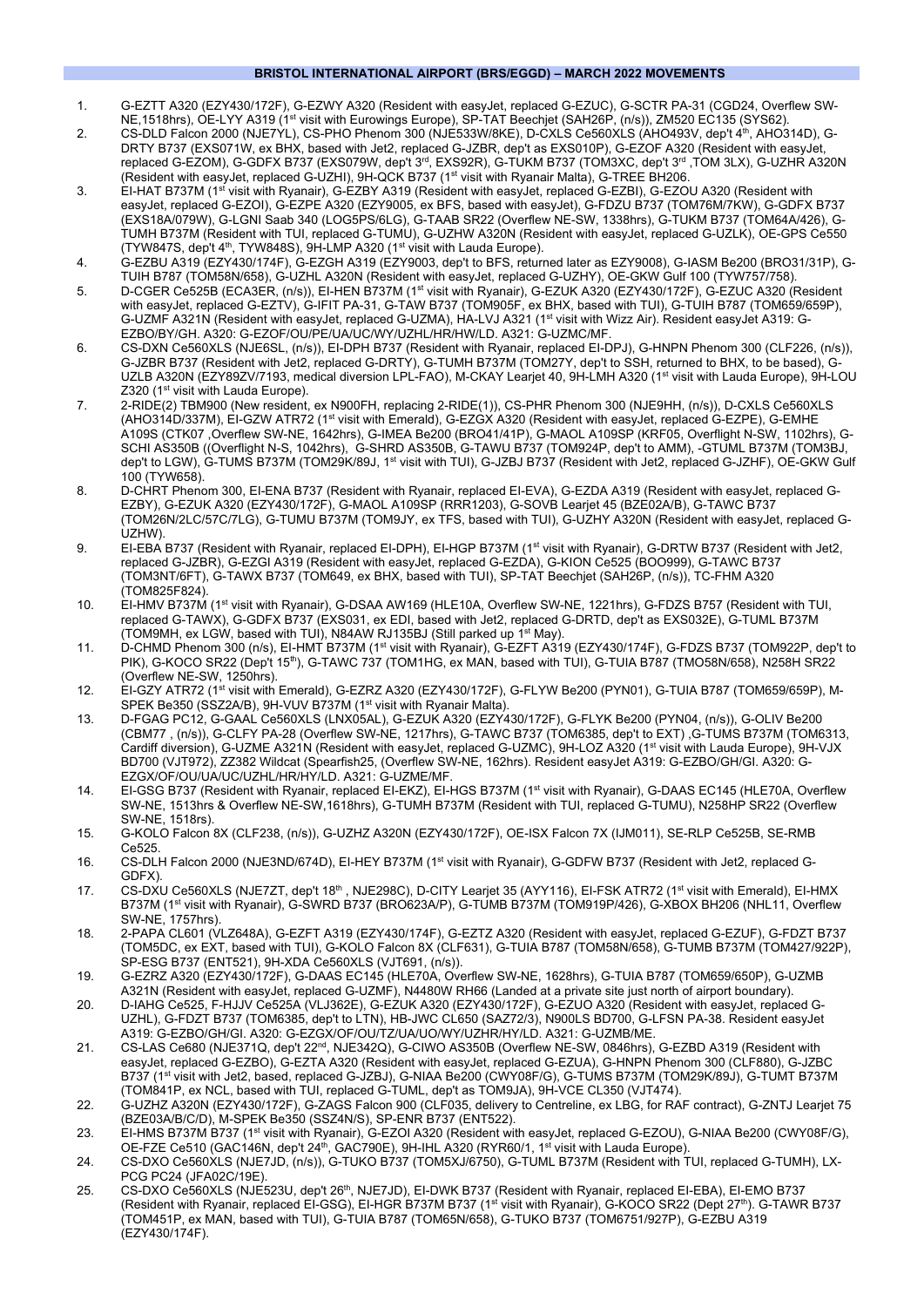- 26. G-EZRZ A320 (EZY430/172F), G-FIND Ce406 (REV539/539P), G-ISAR Ce421C (EEL999), G-TUIA B787 (TOM659/659P), G-UZMC A321N (Resident with easyJet, replaced G-UZME).
- 27. CS-LTA Ce680A (NJE623T, dep't 28th, NJE2NS), G-EMHE A109S (CTK06, Overflew SW-NE, 1729hrs), G-EZUK A320 (EZY430/172F), G-MLBC Ce550 (SYG618), LX-JFV PC12 (JFA08B/25T). Resident easyJet A319: G-EZBD/GH/GI. A320: G-EZGX/OF/OI/TA/TZ/UO/WY/UZHR/HY/LD. A321: G-UZMB/MC.
- 28. EI-EKY B737 (Resident with Ryanair, replaced EI-ENA) EI-ENP B737 (Resident with Ryanair, replaced EI-EMO), G-MEGN Be200 (CMB618), G-MLBC Ce550 (SYG618), G-NJAA Ce560XLS (NJU526A/4RG), G-TUMJ B737M (Resident with TUI, replaced G-TUML). 29. 2-LIVE PC12, D-AUEH A320 (1st visit with Eurowings Europe), D-CLUB Phenom 300 (PVD14K/99K), D-IAAS Phenom 100
- (AZE32VT/79RE), G-CMEI ATR72 (EZE9759), G-EZAI A319 (Resident with easyJet, replaced G-EZGI), G-EZRZ A320 (EZY430/172F), G-LXWD Ce560XLS (VCG1WD/2WD), G-NIAA Be200 (CWY02F/G), G-TAWB B737 (Resident with TUI, replaced G-TAWR), N10CD SR22 (Overflew NE-SW, 1119hrs), N60GM Ce421C, T7-TFC Learjet 31 (Dep't 1<sup>st</sup> May).
- 30. G-EZBB A319 (EZY9009, ex BFS, based with easyJet), G-EZTM A320 (EZY9002, ex LGW, based with easyJet), G-EZUC A320 (Resident with easyJet, replaced G-EZWY), G-NIAA Be200 (CWY02F/G), G-RVNK PN68 (RVR7NK, survey overhead, 0953- 1156hrs), 9H-QCP B737 (1st visit with Ryanair Malta).

BFC = Bristol Flying Centre. (n/s) = Night stop Military visitors highlighted in Bold text (not inc. ILS approaches)

## **ILS APPROACHES**

- 13<sup>th</sup> G-MCGX AW189 (CGD189), ZM405 Z400M (RRR491)<br>26<sup>th</sup> 0110/F-RBAR A400M (CTM2053, French Air Force)
- 0110/F-RBAR A400M (CTM2053, French Air Force)

#### **CHARTER FLIGHTS**

# None

# **SCHEDULED REGULAR FLIGHTS**

|                                   |            | $\overline{1}$    | $\overline{2}$    | 3          | $\overline{4}$           | 5                        | 6                 | $\overline{7}$    | 8                 | $\overline{9}$           | 10          |
|-----------------------------------|------------|-------------------|-------------------|------------|--------------------------|--------------------------|-------------------|-------------------|-------------------|--------------------------|-------------|
| DLH4LA/972                        | D-         |                   | <b>AECG</b>       |            |                          | <b>AECF</b>              |                   | <b>AECB</b>       |                   | <b>AECE</b>              |             |
| DLH4PF/970                        | D-         | <b>AECE</b>       |                   |            | AECB                     |                          | <b>AECE</b>       |                   | <b>AECI</b>       |                          | <b>AECI</b> |
| EAI8DM/81DM                       | EI-        | <b>GPN</b>        | <b>FSL</b>        | <b>GPN</b> |                          | GPO                      | <b>GPN</b>        | GZW               | GZW               | <b>GPN</b>               | <b>GPN</b>  |
| EAI82DJ/83DR                      | EI-        |                   |                   |            |                          |                          |                   |                   |                   |                          |             |
| EAI84DR/85DM                      | EI-        |                   |                   |            |                          |                          |                   |                   |                   |                          |             |
| EJU12AB/81PM                      | OE-        | <b>IVC</b>        |                   |            | IJB                      |                          |                   |                   | <b>IVC</b>        |                          |             |
| EJU17AR/38ZK                      | OE-        | <b>IJW</b>        | <b>IJW</b>        | LQW        | <b>IJW</b>               | <b>IJW</b>               | <b>ICP</b>        | <b>ICP</b>        | <b>ICP</b>        | <b>ICP</b>               | LQP         |
| EJU48EC/6167                      | OE-        | <b>IVW</b>        | <b>IVW</b>        | <b>IVW</b> | <b>IVW</b>               |                          | LSJ<br><b>IVW</b> | <b>ICM</b>        | <b>IVW</b>        | <b>ICM</b>               | <b>ICM</b>  |
| EJU51AL/59VV<br>EJU67VZ/4AZ       | OE-<br>OE- | <b>IJW</b>        | <b>IJW</b>        | LQU        | IJW                      | <b>ICM</b><br><b>IJW</b> | <b>ICP</b>        | <b>ICP</b>        | <b>ICP</b>        | ICP                      |             |
| EJU78DN/89TC                      | OE-        | <b>LKO</b>        | LKO               |            | LKD                      | <b>INH</b>               | <b>LKD</b>        | <b>LKD</b>        | <b>INH</b>        | <b>INH</b>               |             |
| EJU94BR/95NA                      | OE-        |                   |                   |            |                          |                          |                   | LQC               |                   |                          |             |
| EJU94EZ/95DW                      | OE-        |                   |                   |            |                          | ICJ                      | <b>ICJ</b>        | <b>ICJ</b>        |                   |                          |             |
| EWG7XE/9PY                        | OE-        | LYY               |                   |            | D-ABFR                   |                          |                   |                   | LYU               |                          |             |
| KLM1049/1050                      | PH-        | <b>EZA</b>        | <b>EZX</b>        | <b>EZF</b> | EZM                      | <b>EXP</b>               | EZU               | <b>EZE</b>        | <b>EZR</b>        | <b>EZP</b>               | EZO         |
| KLMKLM48R/91Q                     | PH-        |                   | EZE               | EZS        | EZO                      | <b>EZL</b>               | <b>EZM</b>        | EZD               | EZG               | EXE                      | <b>EZG</b>  |
| KLM1057/1046                      | PH-        | <b>EZS</b>        | <b>EXN</b>        | <b>EZC</b> | EZB                      | <b>EXR</b>               | EZU               | EZY               | EZU               | EXM                      | EXM         |
| WZZ10BP/1453                      | HA-        | <b>EXT</b>        | <b>LPX</b>        |            |                          | <b>LVJ</b>               |                   |                   |                   | LVI                      |             |
|                                   |            |                   |                   |            |                          |                          |                   |                   |                   |                          |             |
| RYR1LH/1Q                         | EI-<br>EI- | <b>EBN</b>        | GJS               | <b>DPJ</b> | <b>EVA</b>               | <b>EKZ</b>               | <b>EVA</b>        | <b>DPH</b>        |                   | <b>DPI</b>               | <b>ENA</b>  |
| RYR1UY/9ZT<br>RYR1YZ/11PE         | EI-        | QEE<br><b>GXM</b> |                   |            | <b>DPJ</b><br><b>DPJ</b> | <b>DPJ</b>               |                   | EKZ               | QDR<br><b>DWH</b> |                          | EBA         |
| RYR1ZF/508R                       | EI-        | DHZ               | <b>EBG</b>        | <b>DYF</b> | DHZ                      | <b>DHG</b>               | <b>DPL</b>        | EKR               | <b>ENW</b>        | EBL                      | <b>DWX</b>  |
| RYR2DL/2HC                        | EI-        |                   |                   | LMP        |                          |                          | LMH               |                   |                   |                          | LOO         |
| RYR2JZ/8WU                        | EI-        |                   |                   |            |                          |                          | <b>EVA</b>        |                   |                   |                          |             |
| RYR3EJ/76MA                       | EI-        |                   | <b>GXH</b>        |            |                          | EFO                      |                   | <b>DWE</b>        |                   | <b>EMH</b>               |             |
| RYR3PV/61VM                       | EI-        | <b>DYZ</b>        |                   | <b>DPF</b> | <b>DPZ</b>               |                          | <b>EXD</b>        |                   | <b>DWS</b>        |                          | EGC         |
| RYR3Q/177U                        | EI-        |                   | <b>RSK</b>        |            |                          |                          | <b>RSY</b>        |                   |                   | <b>RST</b>               |             |
| RYR3WM/506                        | EI-        | <b>DPP</b>        | <b>HGZ</b>        | <b>HAT</b> |                          | <b>DPJ</b>               |                   | <b>DHG</b>        | <b>EBL</b>        | <b>HGZ</b>               | <b>HMV</b>  |
| RYR3YP/6PA                        | EI-        | <b>DPJ</b>        |                   | <b>DPJ</b> | <b>EVL</b>               |                          | LOU               | <b>EVA</b>        | <b>EKZ</b>        |                          | <b>EBA</b>  |
| RYR4JK/28ZV                       | EI-        |                   | <b>RKV</b>        |            | EKZ                      | RKV                      |                   | RKI               |                   | <b>RSE</b>               |             |
| RYR4MT/52KE                       | Eŀ-        |                   | LAX               |            |                          | EBH                      |                   |                   |                   | LOU                      |             |
| RYR7LC/9HA                        | EI-        | <b>RZD</b>        |                   |            |                          |                          | <b>RKS</b>        |                   | RZD               | $\star$                  |             |
| RYR7QF/93YG                       | EI-        | EKZ               | <b>DPJ</b>        | <b>EVA</b> | RKT                      | <b>DHR</b>               | EKZ               |                   | <b>DPH</b>        |                          | EKZ         |
| <b>RYR7SB/4757</b><br>RYR8BT/4136 | EI-<br>EI- | <b>EVA</b>        | <b>RKL</b>        |            | <b>EVA</b>               | <b>RKM</b>               |                   |                   | <b>EVA</b>        | RSF                      |             |
| RYR9MR/99YX                       | Eŀ-        | EKZ               |                   | EVA        |                          |                          | EKZ               |                   | <b>DPH</b>        |                          | EKZ         |
|                                   |            |                   |                   |            |                          |                          |                   |                   |                   |                          |             |
| RYR12JC/1177                      | EI-        |                   |                   | QDE        |                          |                          |                   | QAC               |                   |                          | QEP         |
| RYR18WW/8224                      | EI-        | <b>EVA</b>        |                   |            | <b>DPJ</b>               |                          |                   |                   | <b>ENA</b>        |                          |             |
| RYR33EX/53RH                      | EI-        |                   |                   | <b>DHR</b> | <b>DHA</b>               |                          | EBI               | <b>EMM</b>        |                   |                          | <b>EFH</b>  |
| RYR42XM/807H                      | EI-        |                   |                   | EKZ        |                          |                          | DPJ               |                   |                   |                          | <b>ENA</b>  |
| RYR48DY/8241                      | EI-        |                   | <b>DPJ</b>        | EKZ        |                          | <b>EVA</b>               |                   | <b>DPH</b>        |                   | <b>DPH</b>               | <b>ENA</b>  |
| RYR56AA/488U                      | EI-        | <b>DPJ</b>        | <b>EVA</b>        | <b>DPJ</b> | EKZ                      |                          | <b>DLB</b>        |                   | EKZ               | EKZ                      | EBA         |
| RYR57MG/238A                      | EI-<br>EI- | <b>EVP</b>        | <b>RSD</b><br>EPD |            | <b>HGZ</b>               | RKD<br><b>HEN</b>        | <b>HES</b>        | <b>RSD</b><br>EMI | EMI               | <b>RKQ</b><br><b>HGP</b> |             |
| RYR59BA/77KB<br>RYR69AG/938X      | EI-        | <b>DPJ</b>        |                   |            | <b>EKZ</b>               |                          | <b>EVA</b>        |                   | EKZ               |                          |             |
| RYR69LH/126H                      | EI-        | <b>EKZ</b>        |                   |            | <b>DWF</b>               |                          |                   |                   | <b>DPH</b>        |                          |             |
| RYR71DG/689Q                      | EI-        |                   | <b>EVA</b>        |            |                          | EKZ                      |                   | EKZ*              |                   | EKZ                      |             |
| RYR88VR/258M                      | EI-        |                   | EKZ               | <b>EVA</b> |                          | <b>EVA</b>               |                   |                   |                   | <b>ENA</b>               | EKZ         |
| RYR96QH/908Z                      | EI-        |                   | <b>DPJ</b>        |            |                          | VUS                      |                   | <b>DPH</b>        |                   | <b>DPH</b>               |             |
| RYR117U/8681                      | EI-        |                   | EKZ               |            |                          | <b>RSV</b>               |                   |                   |                   | ENA                      |             |
| RYR256H/5341                      | EI-        |                   | QCK               |            |                          | <b>DPJ</b>               |                   |                   |                   | QEJ                      |             |
| RYR2798/2799                      | EI-        |                   |                   | EKZ        |                          |                          |                   | <b>EVA</b>        |                   |                          | EBA         |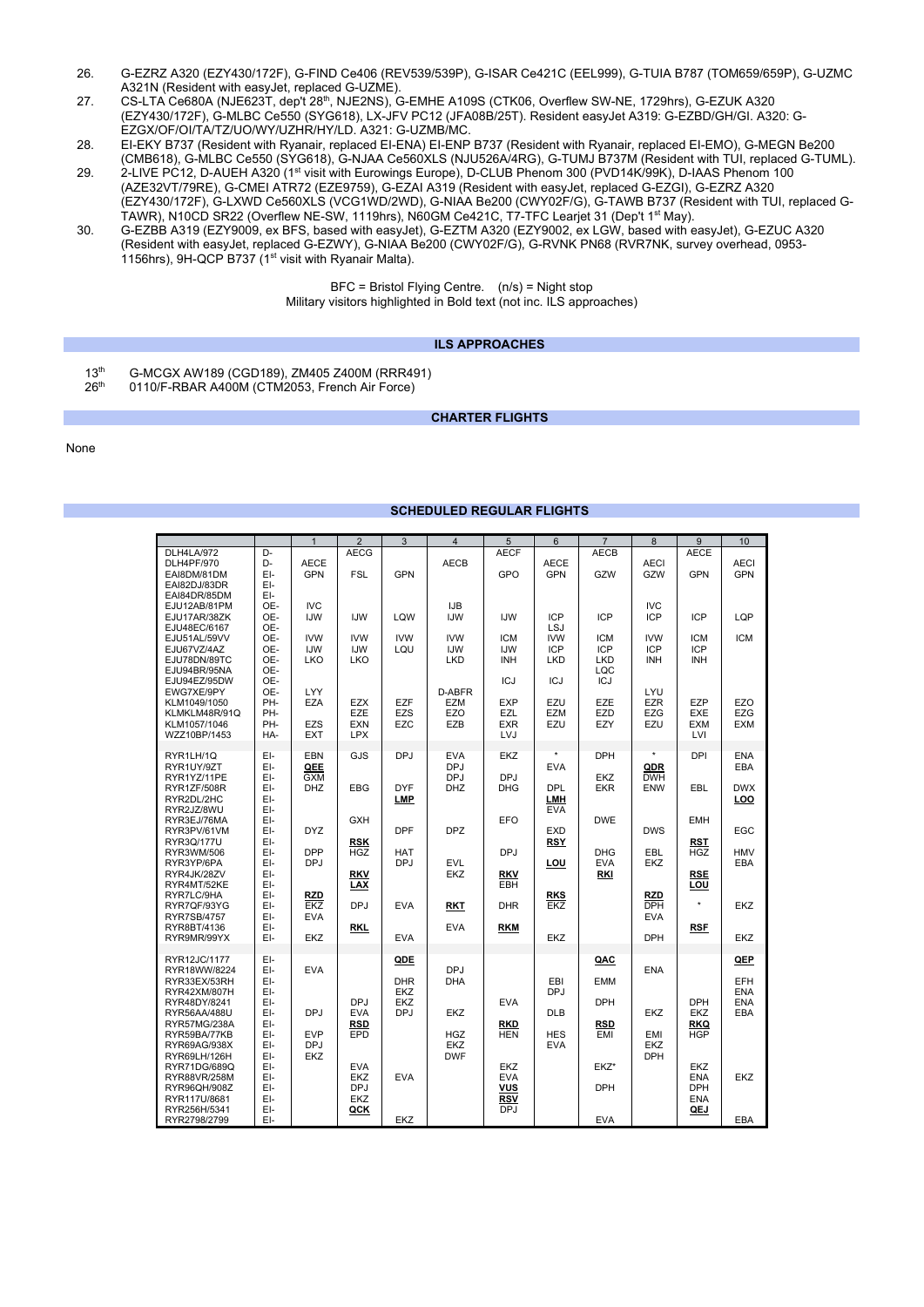|                                                               |                          | 11                              | 12                                     | 13                              | 14                              | 15                       | 16                              | 17                        | 18                       | 19                              | 20                              |
|---------------------------------------------------------------|--------------------------|---------------------------------|----------------------------------------|---------------------------------|---------------------------------|--------------------------|---------------------------------|---------------------------|--------------------------|---------------------------------|---------------------------------|
| DLH4LA/972<br>DLH4PF/970<br>EAI8DM/81DM                       | D-<br>D-<br>EI-          | <b>AECD</b><br>GZW              | <b>AECH</b><br>GZY                     | AECB<br><b>FSL</b>              | <b>AECB</b><br>GPO              | <b>AECF</b><br>GPO       | <b>AECB</b><br>GZY              | <b>AECI</b><br><b>FSK</b> | AECE<br><b>FSK</b>       | <b>AECA</b><br>GPP              | <b>AECC</b><br>GZY              |
| EAI82DJ/83DR<br>EAI84DR/85DM                                  | EI-<br>EI-               |                                 |                                        |                                 |                                 | GPP                      |                                 | <b>FSL</b>                | GPO                      |                                 |                                 |
| EJU12AB/81PM<br>EJU17AR/38ZK<br>EJU48EC/6167                  | OE-<br>OE-<br>OE-        | IJQ<br><b>IJW</b>               | <b>IJW</b>                             | IJW<br><b>IZT</b>               | <b>ICP</b>                      | IJU<br>ICP               | <b>ICP</b>                      | LQP                       | <b>ICR</b><br><b>ICP</b> | <b>ICP</b>                      | <b>ICP</b>                      |
| EJU51AL/59VV<br>EJU67VZ/4AZ<br>EJU78DN/89TC                   | OE-<br>OE-<br>OE-        | <b>IVL</b><br><b>IJW</b><br>LQM | <b>ICM</b><br><b>IJW</b><br>LQM        | <b>ICM</b><br><b>IJW</b><br>LQM | <b>ICM</b><br><b>ICP</b><br>LQM | ICI<br><b>ICP</b><br>LKD | <b>ICM</b><br><b>ICP</b><br>LQA | ICI<br>LQP                | ICI<br><b>ICP</b><br>LKD | <b>ICM</b><br><b>ICP</b><br>LQA | <b>ICM</b><br><b>ICP</b><br>LQA |
| EJU94BR/95NA<br>EJU94EZ/95DW<br>EWG7XE/9PY                    | OE-<br>OE-<br>OE-        | <b>LYW</b>                      | <b>IZH</b>                             | INF                             | LQI<br><b>IZH</b>               | LYY                      |                                 |                           | LYY                      | INF                             | INF                             |
| KLM1049/1050<br>KLMKLM48R/91Q<br>KLM1057/1046<br>WZZ10BP/1453 | PH-<br>PH-<br>PH-<br>HA- | <b>EXG</b><br><b>EXD</b><br>EZD | <b>EZN</b><br><b>EZX</b><br>EZB<br>LVI | EZP<br><b>EZG</b><br><b>EZS</b> | <b>EZB</b><br><b>EZH</b><br>EZF | EZY<br>EZY<br>EXA        | EZO<br>EZH<br><b>EXP</b><br>LXI | EXL<br>EZD<br>EZO         | <b>EXB</b><br><b>EXD</b> | EXE<br><b>EZA</b><br>EZC<br>LVI | EXE<br>EZP<br><b>EZN</b>        |
| RYR1LH/1Q<br>RYR1UY/9ZT                                       | EI-<br>EI-               | EKZ                             | <b>ENA</b>                             | <b>ENA</b><br>EBA               | <b>ENA</b>                      | <b>DPR</b><br>QED        | DPI                             | EBA                       | GSG<br><b>EBA</b>        | <b>ENA</b>                      | <b>ENA</b><br>GSG               |
| RYR1YZ/11PE<br>RYR1ZF/508R<br>RYR2DL/2HC<br>RYR2JZ/8WU        | EI-<br>EI-<br>EI-<br>EI- | EBA<br><b>DHG</b>               | EBA<br><b>DPL</b>                      | EBA<br><b>DCP</b><br>LOZ<br>EBA | <b>EBA</b><br><b>DHB</b>        | <b>DWO</b><br><b>DCZ</b> | <b>EFX</b>                      | HMK<br>LMJ                | EBA<br><b>DWS</b>        | EBA<br><b>DWH</b>               | EBA<br>DHN<br>IBJ<br>GSG        |
| RYR3EJ/76MA<br>RYR3PV/61VM                                    | EI-<br>EI-               | EGC                             | <b>DWP</b>                             | <b>EMK</b>                      |                                 | <b>EFK</b>               | <b>DWF</b>                      | <b>DWJ</b>                | <b>DWJ</b>               | <b>DHB</b>                      | <b>ENO</b>                      |
| RYR3Q/177U<br>RYR3WM/506<br>RYR3YP/6PA                        | EI-<br>EI-<br>EI-        | <b>EVN</b><br><b>ENA</b>        | <b>EBA</b>                             | <b>RKU</b><br><b>LMC</b>        | <b>DCR</b><br>GSG               | DHO<br>GSG               | <b>RSB</b><br><b>HGS</b>        | <b>DCZ</b><br>EBA         | <b>DWH</b><br><b>ENA</b> | EBA                             | <b>RKK</b><br><u>LOR</u>        |
| RYR4JK/28ZV<br>RYR4MT/52KE<br>RYR7LC/9HA                      | EI-<br>EI-<br>EI-        | <b>RZB</b>                      | <b>RSE</b><br><b>DLH</b>               | <b>RZL</b>                      | RSQ                             | <b>RZE</b>               | RSU<br>LOI                      |                           | <b>RZK</b>               | <b>RKR</b><br><b>DWT</b>        | <b>RZE</b>                      |
| RYR7QF/93YG<br><b>RYR7SB/4757</b><br>RYR8BT/4136              | EI-<br>EI-<br>EI-        | EKZ                             | <b>DYE</b><br><b>RZH</b>               | EKZ                             |                                 | EBA<br><b>ENA</b>        | EBA<br><b>RZG</b>               | GSG                       | GSG                      | <b>GXN</b><br><b>RZC</b>        | EBA                             |
| RYR9MR/99YX                                                   | EI-                      |                                 |                                        | EKZ                             |                                 | EBA                      |                                 | GSG                       |                          |                                 | EBA                             |
| RYR12JC/1177<br>RYR18WW/8224<br>RYR33EX/53RH                  | EI-<br>EI-<br>EI-        | EBA<br><b>EKJ</b>               |                                        | <b>ENG</b>                      | QCE<br><b>DCM</b>               | <b>ENA</b>               |                                 | QBH<br>DHH                | <b>EBA</b><br>EFH        |                                 | EBY                             |
| RYR42XM/807H<br>RYR48DY/8241                                  | EI-<br>EI-               |                                 | <b>EKZ</b>                             | <b>ENA</b>                      | <b>EBA</b>                      |                          | <b>EBA</b>                      | <b>ENA</b><br><b>ENA</b>  |                          | GSG                             | ENA                             |
| RYR56AA/488U<br>RYR57MG/238A<br>RYR59BA/77KB                  | EI-<br>EI-<br>EI-        | <b>ENA</b><br><b>HMT</b>        | <b>RKQ</b><br><b>HGW</b>               | <b>ENA</b><br><b>HEW</b>        | RKQ<br><b>HGS</b>               | GSG<br><b>EVN</b>        | GSG<br><b>RSC</b><br><b>HEY</b> | EBA                       | <b>ENA</b><br><b>HMT</b> | RKL<br><b>HGZ</b>               | <b>ENA</b><br><b>HEY</b>        |
| RYR69AG/938X<br>RYR69LH/126H<br>RYR71DG/689Q                  | EI-<br>EI-<br>EI-        | <b>ENA</b><br><b>DPG</b>        | <b>ENA</b>                             | EKZ                             | <b>ENA</b>                      | GSG<br>EBA               | GSG                             |                           | <b>ENA</b><br><b>DPG</b> | <b>ENA</b>                      | GSG                             |
| RYR88VR/258M<br>RYR96QH/908Z<br>RYR117U/8681                  | EI-<br>EI-<br>EI-        |                                 | EKZ<br>VUV<br><b>RSZ</b>               |                                 | EBA                             |                          | <b>ENA</b><br>EBA<br><b>ENA</b> | GSG                       |                          | GSG<br>VUE<br><b>RSZ</b>        |                                 |
| RYR256H/5341<br>RYR2798/2799                                  | EI-<br>EI-               |                                 | EBA                                    |                                 | GSG                             |                          | QEE                             | ENA                       |                          | EBA                             |                                 |
|                                                               |                          |                                 |                                        |                                 |                                 |                          |                                 |                           |                          |                                 |                                 |
|                                                               |                          | 21                              | 22                                     | 23                              | 24                              | 25                       | 26                              | 27                        | 28                       | 29                              | 30                              |
| DLH4LA/972<br>DLH4PF/970                                      | D-<br>D-                 | <b>AECD</b>                     | <b>AECC</b>                            | <b>AECE</b>                     | <b>AECD</b>                     | <b>AECF</b>              | <b>AECD</b>                     | <b>AECD</b>               |                          | <b>AECH</b>                     | <b>AECD</b>                     |
| EAI8DM/81DM                                                   | EI-<br>EI-               | <b>FSK</b>                      | GZW                                    | GPO                             | <b>FSL</b>                      | GPP                      | GPO                             | GZW                       | GZY                      | GZW<br><b>FSK</b>               | GZY<br>GPO                      |
| EAI82DJ/83DR<br>EAI84DR/85DM                                  | EI-                      | <b>FSL</b>                      | GPP                                    |                                 | GZW                             | GZY                      |                                 |                           | <b>FSL</b>               | <b>FSL</b>                      |                                 |
| EJU12AB/81PM<br>EJU17AR/38ZK                                  | OE-<br>OE-               | <b>ICP</b>                      | <b>IVF</b><br>ICP                      | <b>ICP</b>                      | LQP                             | <b>IJB</b><br><b>ICP</b> | <b>ICP</b>                      | <b>ICP</b>                | <b>ICP</b>               | IJB<br><b>IVQ</b>               | <b>IVQ</b>                      |
| EJU48EC/6167                                                  | OE-                      |                                 |                                        |                                 |                                 |                          |                                 |                           |                          |                                 |                                 |
| EJU51AL/59VV<br>EJU67VZ/4AZ                                   | OE-<br>OE-               | <b>IVV</b><br><b>ICP</b>        | <b>IVV</b><br><b>ICP</b>               | IVV<br><b>ICP</b>               | ICI<br>LQR                      | ICI<br><b>ICP</b>        | ICI<br><b>ICP</b>               | ICI<br><b>ICP</b>         | <b>ICM</b><br><b>IVQ</b> | ICI<br><b>IVQ</b>               | ICI<br><b>IVQ</b>               |

|                               |            | $\sim$ 1                 | <u>__</u>                | ∠∪                | $-1$                      | ∠∪                 | ∠∪                       | $\sim$                   | ∠∪                       | $\sim$                   | ◡◡                       |
|-------------------------------|------------|--------------------------|--------------------------|-------------------|---------------------------|--------------------|--------------------------|--------------------------|--------------------------|--------------------------|--------------------------|
| DLH4LA/972                    | D-<br>D-   | <b>AECD</b>              |                          | <b>AECE</b>       |                           |                    | <b>AECD</b>              |                          |                          | <b>AECH</b>              | <b>AECD</b>              |
| DLH4PF/970<br>EAI8DM/81DM     | EI-        | <b>FSK</b>               | <b>AECC</b><br>GZW       | GPO               | <b>AECD</b><br><b>FSL</b> | <b>AECF</b><br>GPP | GPO                      | <b>AECD</b><br>GZW       | GZY                      | GZW                      | GZY                      |
| EAI82DJ/83DR                  | EI-        |                          |                          |                   |                           |                    |                          |                          |                          | <b>FSK</b>               | GPO                      |
| EAI84DR/85DM                  | EI-        | <b>FSL</b>               | GPP                      |                   | GZW                       | GZY                |                          |                          | <b>FSL</b>               | <b>FSL</b>               |                          |
| EJU12AB/81PM                  | OE-        |                          | <b>IVF</b>               |                   |                           | IJB                |                          |                          |                          | IJB                      |                          |
| EJU17AR/38ZK                  | OE-        | ICP                      | <b>ICP</b>               | <b>ICP</b>        | LQP                       | ICP                | <b>ICP</b>               | <b>ICP</b>               | <b>ICP</b>               | IVQ                      | IVQ                      |
| EJU48EC/6167                  | OE-<br>OE- | <b>IVV</b>               | <b>IVV</b>               | <b>IVV</b>        | ICI                       | ICI                | ICI                      | ICI                      | <b>ICM</b>               | ICI                      | ICI                      |
| EJU51AL/59VV<br>EJU67VZ/4AZ   | OE-        | ICP                      | <b>ICP</b>               | <b>ICP</b>        | LQR                       | <b>ICP</b>         | <b>ICP</b>               | <b>ICP</b>               | <b>IVQ</b>               | IVQ                      | IVQ                      |
| EJU78DN/89TC                  | OE-        | LQA                      | LQA                      | LKD               |                           | LQA                | <b>LKD</b>               | <b>LKD</b>               | LQA                      | LKF                      | LKM                      |
| EJU94BR/95NA                  | OE-        | LQI                      |                          |                   |                           |                    |                          |                          | LQL                      |                          |                          |
| EJU94EZ/95DW                  | OE-        | <b>INF</b>               |                          |                   |                           |                    | <b>IVF</b>               | <b>IVF</b>               | <b>IVF</b>               |                          |                          |
| EWG7XE/9PY                    | OE-        |                          | <b>LYW</b>               |                   |                           | <b>LYW</b>         |                          |                          |                          | D-AEUH                   |                          |
| KLM1049/1050                  | PH-        | <b>EZP</b><br><b>EZR</b> | EXY<br><b>EZD</b>        | EZD               | <b>EZX</b>                | <b>EXL</b><br>EXV  | <b>EXH</b><br><b>EZA</b> | <b>EZR</b><br><b>EZF</b> | <b>EXR</b><br>EZE        | <b>EXS</b><br><b>EXA</b> | <b>EXS</b><br><b>EXA</b> |
| KLMKLM48R/91Q<br>KLM1057/1046 | PH-<br>PH- | <b>EZA</b>               | EZW                      | EXI               |                           | EZM                | EZW                      | EZB                      | EZN                      | <b>EZD</b>               | <b>EXV</b>               |
| WZZ10BP/1453                  | HA-        |                          |                          | <b>LVA</b>        |                           |                    | LVE                      |                          |                          |                          | <b>LTC</b>               |
|                               |            |                          |                          |                   |                           |                    |                          |                          |                          |                          |                          |
| RYR1LH/1Q                     | EI-        | <b>ENA</b>               | <b>DLG</b>               | EBE               | <b>ENA</b>                | <b>ENA</b>         | <b>ENA</b>               | <b>ENA</b>               | <b>ENP</b>               | <b>DPR</b>               | <b>EBH</b>               |
| RYR1UY/9ZT                    | EI-        |                          | QEI                      |                   |                           | GSG                |                          | <b>DWK</b>               |                          | QAF                      |                          |
| RYR1YZ/11PE<br>RYR1ZF/508R    | EI-<br>EI- | <b>EBA</b><br><b>DYD</b> | <b>DCW</b><br><b>ENN</b> | <b>HGZ</b>        | <b>DYF</b>                | ENN                | <b>DWK</b><br><b>DCP</b> | <b>EMO</b><br><b>DPY</b> | <b>DWK</b><br><b>EBS</b> | <b>DLV</b><br>EBA        | <b>DWM</b>               |
| RYR2DL/2HC                    | EI-        |                          |                          |                   | LMJ                       |                    |                          | IBJ                      |                          |                          |                          |
| RYR2JZ/8WU                    | EI-        |                          |                          |                   |                           |                    |                          | <b>DWK</b>               |                          |                          |                          |
| RYR3EJ/76MA                   | EI-        | <b>ENR</b>               |                          | <b>DWJ</b>        |                           |                    | <b>EBL</b>               |                          | $\star$                  |                          | <b>ENA</b>               |
| RYR3PV/61VM                   | EI-        |                          | <b>EMJ</b>               |                   | <b>DHZ</b>                | <b>DHZ</b>         |                          | <b>DHC</b>               |                          | <b>EPA</b>               |                          |
| RYR3Q/177U                    | EI-        |                          | <b>DWS</b>               | <b>RKT</b>        |                           | <b>ENL</b>         |                          | <b>RKU</b>               | $\star$                  |                          | <b>RKF</b><br><b>HEY</b> |
| RYR3WM/506<br>RYR3YP/6PA      | EI-<br>EI- | <b>ENN</b><br><b>GSG</b> | GSG                      | <b>HMS</b>        | <b>EVT</b><br><b>EBA</b>  | EBA                | <b>DWK</b>               | LOR                      | EKY                      | <b>EKL</b><br>EKY        |                          |
| RYR4JK/28ZV                   | EI-        | <b>RSY</b>               |                          | <b>RKR</b>        |                           |                    | <b>RSV</b>               |                          | RSV                      |                          | <b>RSY</b>               |
| RYR4MT/52KE                   | EI-        |                          |                          | LOM               |                           |                    | <b>DYP</b>               |                          |                          |                          | LMC                      |
| RYR7LC/9HA                    | EI-        |                          | <b>RZD</b>               |                   |                           | <b>RSK</b>         |                          | <b>RZF</b>               |                          | RZE                      |                          |
| RYR7QF/93YG                   | EI-        |                          | EBA                      | GSG               | <b>GSG</b>                |                    | <b>DYW</b>               | <b>EMO</b>               |                          | <b>DWK</b>               | <b>DWK</b>               |
| <b>RYR7SB/4757</b>            | EI-        |                          | <b>ENA</b>               |                   |                           | <b>ENA</b>         |                          |                          |                          | <b>ENP</b>               |                          |
| RYR8BT/4136<br>RYR9MR/99YX    | EI-<br>EI- |                          | <b>EBA</b>               | <b>RSO</b>        | <b>GSG</b>                |                    | <b>RZC</b>               | <b>EMO</b>               |                          | <b>DWK</b>               | <b>RZG</b>               |
|                               |            |                          |                          |                   |                           |                    |                          |                          |                          |                          |                          |
| RYR12JC/1177                  | EI-        | QBL                      |                          |                   | QCY                       |                    |                          |                          | QBII                     |                          |                          |
| RYR18WW/8224                  | EI-        |                          | <b>ENA</b>               |                   |                           | GSG                |                          |                          |                          | <b>ENP</b>               |                          |
| RYR33EX/53RH                  | EI-        | <b>DYE</b>               |                          |                   | <b>DYW</b>                | <b>DHH</b>         |                          | <b>DYW</b>               | <b>EBF</b>               |                          |                          |
| RYR42XM/807H<br>RYR48DY/8241  | EI-<br>EI- | <b>EBA</b>               |                          | EBA               | <b>ENA</b><br><b>ENA</b>  |                    | <b>EMO</b>               | <b>ENA</b>               | <b>DWK</b>               |                          | <b>DWK</b>               |
| RYR56AA/488U                  | EI-        |                          | <b>GSG</b>               | EBA               | EBA                       | $\star$            |                          | <b>ENA</b>               |                          | <b>EKY</b>               | <b>EKY</b>               |
| <b>RYR57MG/238A</b>           | EI-        | <b>RSX</b>               |                          | <b>RKO</b>        |                           |                    | <b>RSU</b>               |                          | RKT                      |                          | <b>RSI</b>               |
| RYR59BA/77KB                  | EI-        | <b>DWM</b>               | EML                      | <b>HMT</b>        |                           | <b>HGR</b>         | <b>HGR</b>               | <b>HMS</b>               | <b>DPY</b>               | <b>HMT</b>               | <b>HMT</b>               |
| RYR69AG/938X                  | EI-        |                          | GSG                      |                   |                           | EBA                |                          | <b>DWK</b>               |                          | EKY                      |                          |
| RYR69LH/126H                  | EI-        |                          | EBA                      |                   |                           | <b>EVB</b>         |                          |                          |                          | <b>DWK</b>               |                          |
| RYR71DG/689Q                  | EI-<br>EI- | <b>ENA</b>               |                          | GSG<br><b>ENA</b> | GSG                       |                    | <b>ENA</b><br><b>EMO</b> |                          | <b>EMO</b>               |                          | <b>EKY</b><br><b>ENP</b> |
| RYR88VR/258M                  |            |                          |                          |                   |                           |                    |                          |                          |                          |                          |                          |